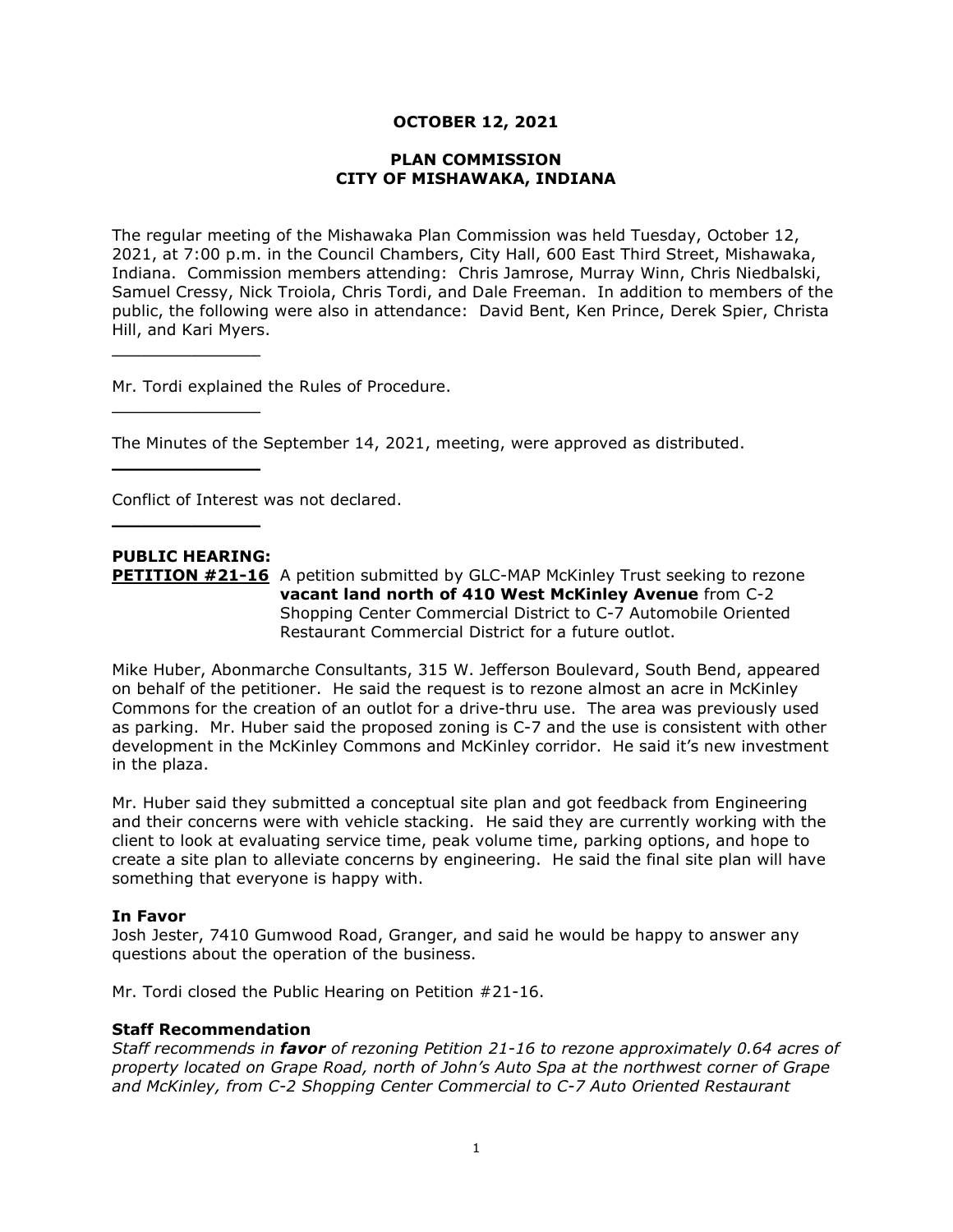*Commercial to allow for the construction of a restaurant with drive-thru facilities. This recommendation is based on the following findings of fact:*

- *1. Existing Conditions – The subject property consists excess parking at the intersection of a highly travelled corridor. Adjacent land uses include a car wash; proposed multi-tenant building including a drive-thru restaurant; retail and health club.*
- *2. Character of Buildings – The character of the buildings in the area are predominantly single and multi-tenant commercial including retail, office, and restaurant.*
- *3. The most desirable/highest and best use – Because of the property's location and the adjacent existing commercial zoning and development, the most desirable use of the property is commercial.*
- *4. Conservation of property values – The proposed rezoning should not be injurious to property values in the surrounding area. The proposed restaurant with drive-thru and other C-7 Auto Oriented Restaurant Commercial uses are compatible with the adjacent existing uses.*
- *5. Comprehensive Plan – The 2000 Mishawaka Comprehensive Plan, created in 1990, guided general commercial development within this property. The proposal is consistent with the Comprehensive Plan.*
- **MOTION:** Dale Freeman moved to forward Petition #21-16 to the Common Council with a favorable recommendation. Chris Niedbalski seconded; motion carried with a vote of 7-0.

## **PETITION #21-17** A petition submitted by Wennigsen LLC and Fox Fire Safety Inc. requesting to annex and zone **12452 and 12434 Lincolnway East** to C-1 General Commercial District and I-1 Light Industrial District.

Ken Prince, City of Mishawaka, said this request goes back 20 years. He said back in 2000 we were working with Foxfire to annex and they ended up developing in the county and it was assigned a City address and it's been an issue ever since. Mr. Prince said the City submitted the request and they signed off on it. The City border surrounds it and this will eliminate a "sawtooth". Mr. Prince said they also contacted the owner of Bruno's Pizza and they also signed onto the request.

Mr. Prince said there are no improvements being proposed; just bringing into the City. It's been there 20 years. He said Bruno's is being zoned C-1 and Foxfire is being zoned I-1 to mat their use.

Mr. Winn asked if the primary area of the total site is Foxfire. Mr. Prince said yes, and a small part is Bruno's.

Mr. Tordi closed the Public Hearing on Petition #21-17.

## **Staff Recommendation**

 $\overline{\phantom{a}}$  , where  $\overline{\phantom{a}}$ 

*Staff recommends approval of Petition 21-17 to annex and establish zoning to the C-1 General Commercial District for the north 105' of Lot 12 of Oakland First Addition and I-1 Light Industrial District for the remainder of said Lot 12 and Lot 13 of Oakland First Addition. The parcels are currently occupied by Bruno's, a carry-out/delivery pizza*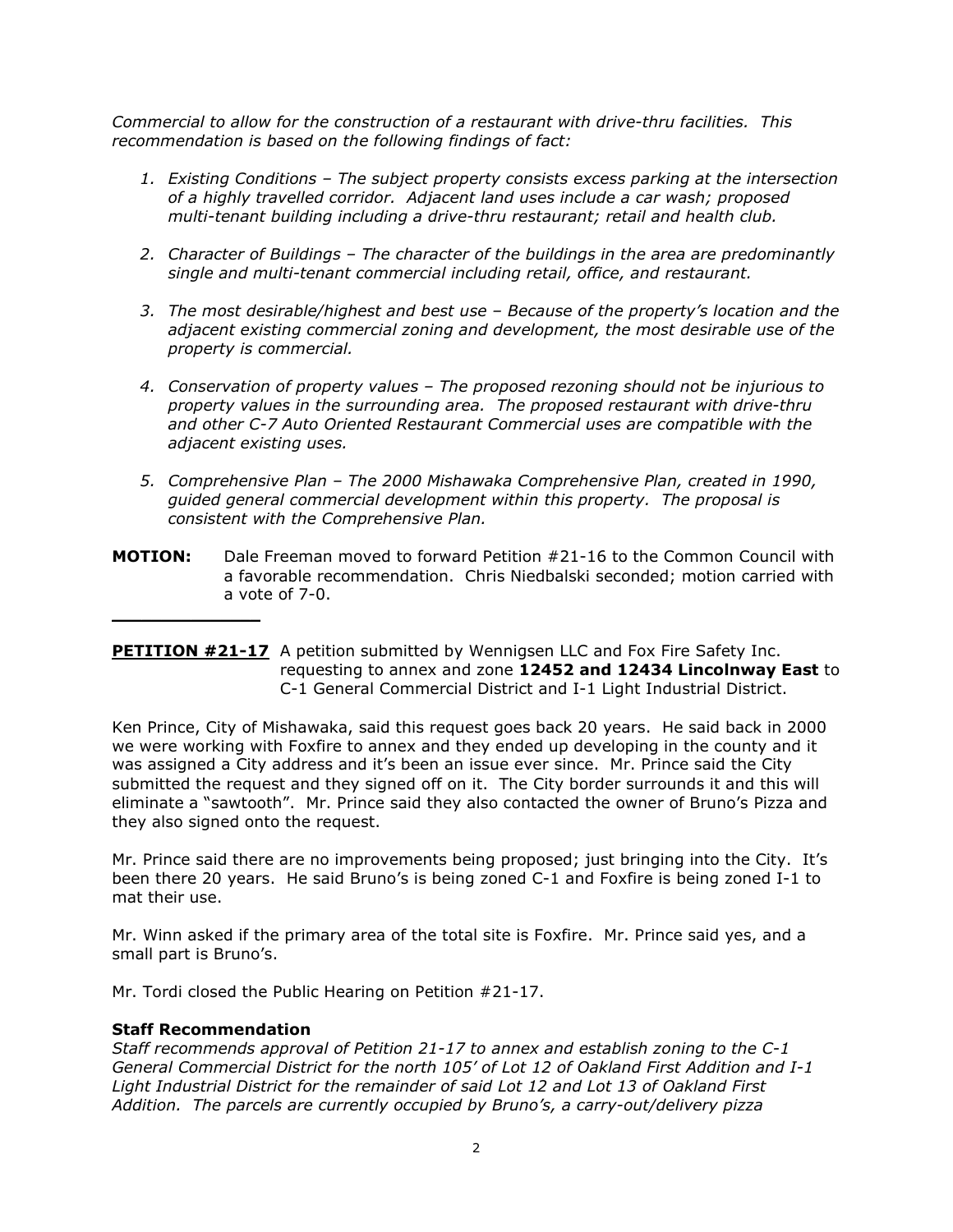*restaurant, at 12452 Lincoln Way East, and Fox Fire Safety, a fire safety equipment sales and service business, at 12434 Lincoln Way East. This recommendation is based on the following Findings of Fact:*

- *1. Existing Conditions – The subject property is located along the heavily travelled Lincoln Way East corridor that serves as the one of the principal arterial roadways connecting Mishawaka and South Bend to downtown Elkhart. Traffic volumes in the immediate vicinity are anticipated to remain consistent. The property, which includes a carry-out/delivery restaurant and fire safety equipment sales and service business, is adjacent to a restaurant with drive-thru and pharmacy to the north, a two-tenant commercial building to the west, a railroad and agricultural land to the south, and a credit union to the east.*
- *2. Character of Buildings in the Area – The character of buildings and land uses located along Lincoln Way East corridor vary greatly and include commercial, retail, restaurant, financial, and industrial land uses.*
- *3. The most desirable/highest and best use –Because of the property's location along a highly travelled mixed use corridor, the most desirable use for the property is commercial or light industrial use consistent with the current land use.*
- *4. Conservation of property values – The proposed zoning will not be injurious to the property values in the surrounding area as no changes to the current uses are proposed. Additionally, other permitted uses within the C-1 General Commercial and I-1 Light Industrial Districts would be compatible with the existing adjacent and nearby land uses.*
- 5. *Comprehensive Plan – The Mishawaka 2000 Comprehensive Plan, created in 1990, guided commercial and industrial development along Lincoln Way East between Bittersweet Road and Cedar Road.*
- **MOTION:** Murray Winn moved to forward Petition #21-17 to the Common Council with a favorable recommendation. Nick Troiola seconded; motion carried with a vote of 7-0.

**REPLAT #21-02** A request submitted by Jonathan M. Calvin seeking approval of the two (2) lot DeGroote's Subdivision Calvin's 2<sup>nd</sup> Replat.

Terry Lang, Lang Feeney & Associates, 715 S. Michigan Street, South Bend, appeared on behalf of the Petitioner. He said the replat was originally replatted about six years ago. A new home was built behind his mother's and she recently passed away and this will reconfigure the area behind the home. Mr. Lang said just for information, the house up front will be sold to another family member and this property is be replatted for that.

Mr. Tordi closed the Public Hearing on Replat #21-02.

## **Staff Recommendation:**

 $\overline{\phantom{a}}$  , where  $\overline{\phantom{a}}$  , where  $\overline{\phantom{a}}$ 

*The Planning Department recommends approval of the Preliminary and Final Replat for Degroote's Subdivision, Calvin's 2nd Replat. This recommendation is based on the fact that the Replat meets all the requirements of Section 158.50 – Section 158.60 (Subdivision Replats)*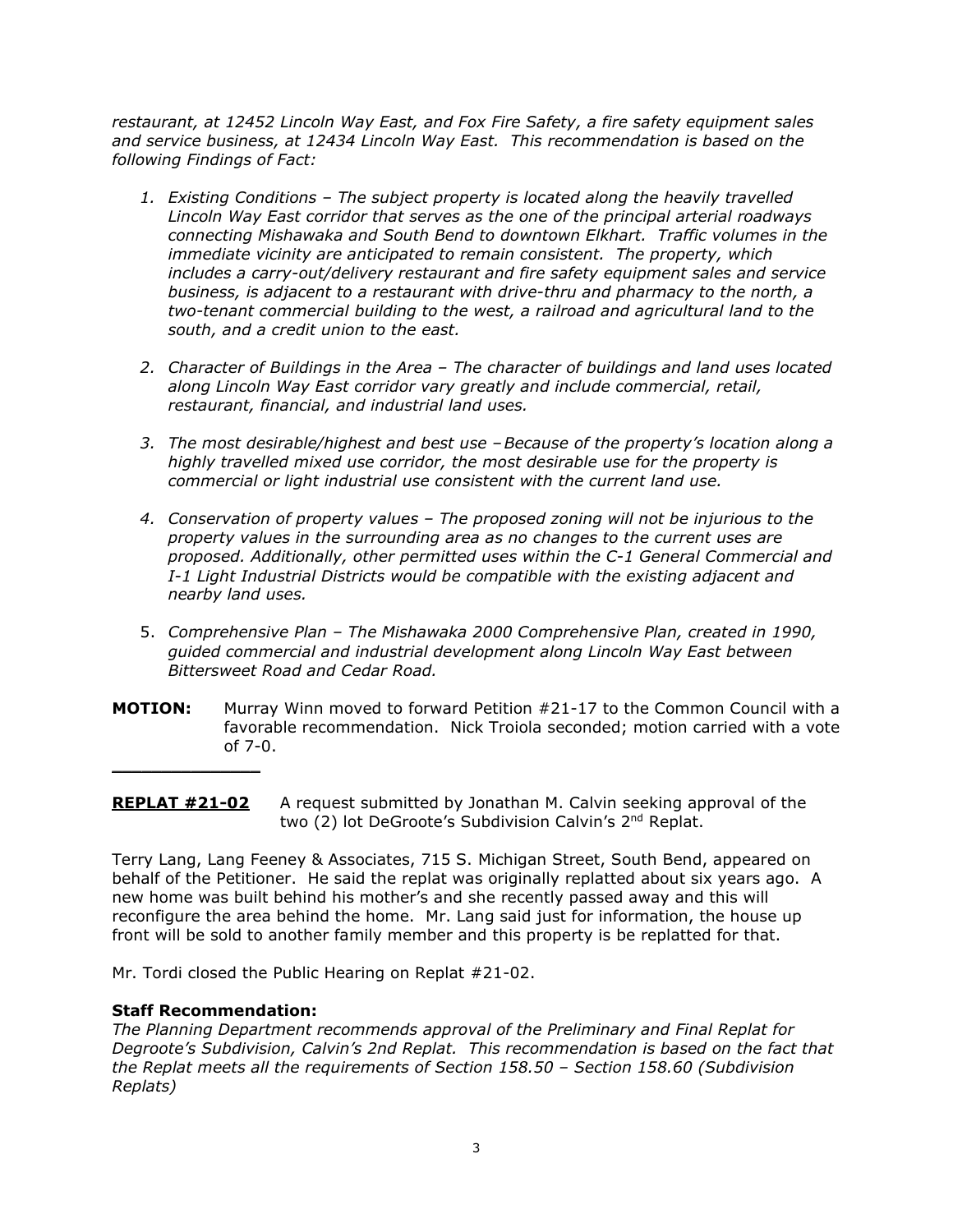**MOTION:** Chris Niedbalski moved to approve Replat #21-02. Nick Troiola seconded; motion carried with a vote of 7-0.

## **PLAT #21-10** A request submitted by the City of Mishawaka and Twin City Baptist Church seeking approval of the two (2) lot Temple Minor Subdivision.

Ed Fisher, Fisher Land Surveying Services, 303 E. Third Street, Mishawaka, presented the request on behalf of the City and church. He said the Planning Department is recommending approval.

Mr. Prince said to elaborate on what they are doing. He said when they were looking at redoing the park there was past history with a lease with the church and the City. He said via the tax records a portion was owned by the church and we wanted to make sure we had ownership of the property. Mr. Prince said also, the lease had the wrong legal description. We essentially had a problem and the church was nice enough to work with us. He said as part of the discussion with the church, they wanted to have additional parking if they wanted to expand and agreed to a swap; we will purchase some and swap some. Mr. Prince said this will allow to complete the renovation.

Mr. Prince said Lot 1 will be the boundary for the park and the entire area will be the park. He said this meeting is not about the park, just the subdivision for the park.

Mr. Cressy asked if the area marked "X" was being sold to the church in exchange for the larger portion. Mr. Prince said yes.

#### **In Remonstrance**

 $\overline{\phantom{a}}$  , where  $\overline{\phantom{a}}$  , where  $\overline{\phantom{a}}$ 

Katherine Breden, 605 E. Lowell Avenue, said she isn't sure she understands the request. Mr. Prince indicated on the overhead which property is church and which is park property. He said about 1/3 of the park is on church property.

Ms. Breden said the kids play in the street and there is a weight limit sign and Monday thru Friday trucks are going down the street to the factory. She also said cars use Lowell and Went as a dragstrip.

Mr. Prince said the City will be doing significant renovations to the park; perhaps new sidewalks, play equipment and walking path around the park.

Mr. Tordi closed the Public Hearing on Plat #21-10.

## **Staff Recommendation**

 $\overline{\phantom{a}}$  , where  $\overline{\phantom{a}}$  , where  $\overline{\phantom{a}}$ 

*The Planning Department recommends approval of the Preliminary and Final Replat for the "Temple Minor Subdivision" pending submittal of a revised plat for recordation. This recommendation is based upon the fact that the subdivision plat meets all of the requirements of Section 133-73 / Preliminary Plat and Section 133-76 / Final Plat of the City of Mishawaka Subdivision Control Ordinance.*

#### **MOTION:** Dale Freeman moved to approve Plat #21-10. Samuel Cressy seconded; motion carried with a vote of 7-0.